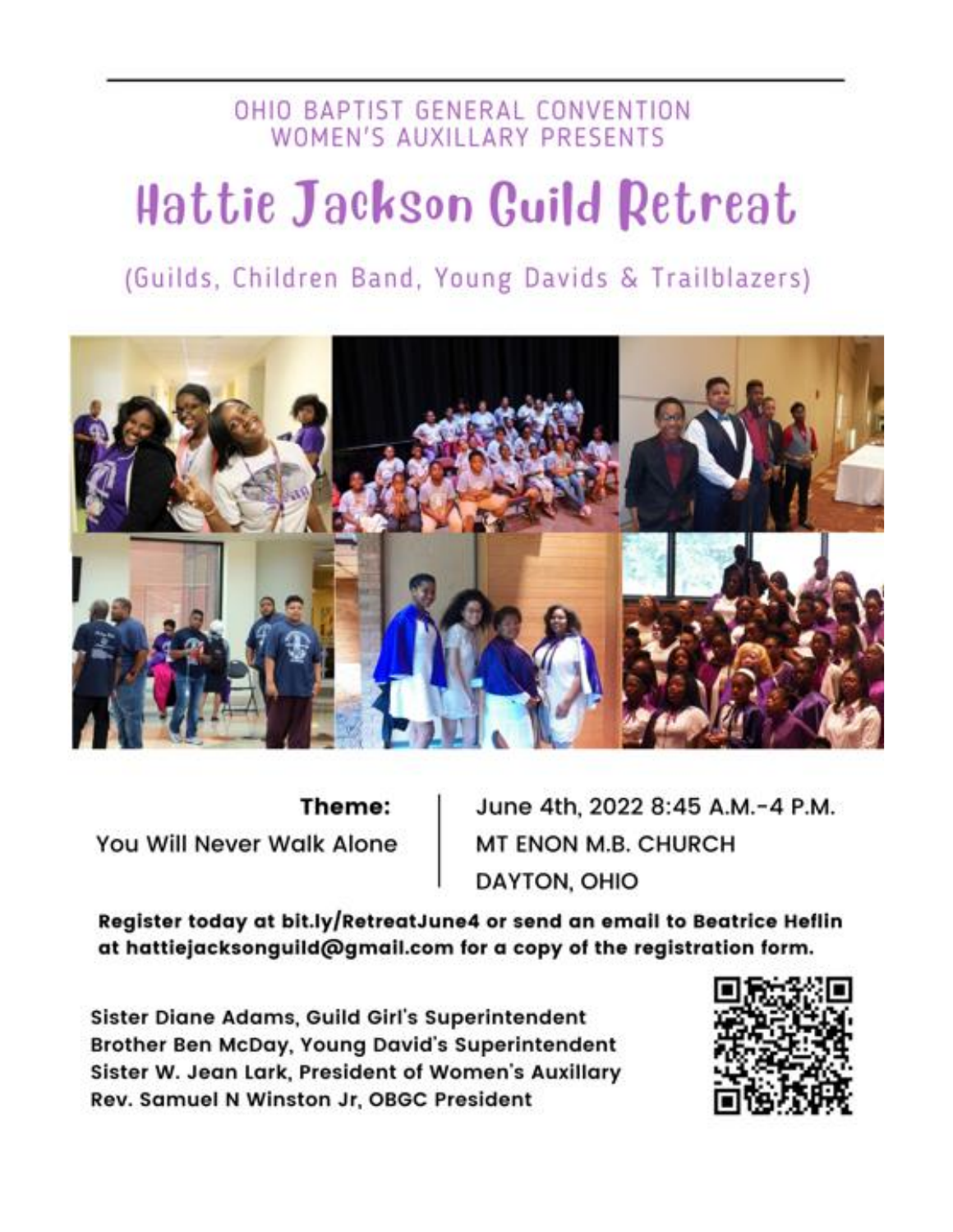#### **OBGC HATTIE JACKSON GUILD RETREAT REGISTRATION (GUILDS, CHILDREN BAND, YOUNG DAVIDS & TRAILBLAZERS)**

#### **THE 86 th ANNUAL RETREAT FOR GUILDS, CHILDREN BAND, YOUNG DAVIDS AND TRAILBLAZERS WILL BE HELD AT MT. ENON M.B. CHURCH, DAYTON, OHIO ONE DAY RETREAT - JUNE 4, 2022** PLEASE COMPLETE AND PRINT CLEARLY WITH BLACK OR BLUE INK

| $\text{NAME:}\underbrace{\hspace{2.5cm}}_{\text{(FIRST)}}$                                                                                                                                                                                                                                                                                                                             |                                                                                                                   |  |                                                          |                          |  |
|----------------------------------------------------------------------------------------------------------------------------------------------------------------------------------------------------------------------------------------------------------------------------------------------------------------------------------------------------------------------------------------|-------------------------------------------------------------------------------------------------------------------|--|----------------------------------------------------------|--------------------------|--|
|                                                                                                                                                                                                                                                                                                                                                                                        | (MI)                                                                                                              |  | (LAST NAME)                                              |                          |  |
|                                                                                                                                                                                                                                                                                                                                                                                        |                                                                                                                   |  |                                                          |                          |  |
|                                                                                                                                                                                                                                                                                                                                                                                        |                                                                                                                   |  |                                                          |                          |  |
|                                                                                                                                                                                                                                                                                                                                                                                        |                                                                                                                   |  |                                                          |                          |  |
| DATE OF BIRTH: __/_/___ SEX: (F)___ (M)____ AGE: ____ FIRST TIME ATTENDING: Y___ N___                                                                                                                                                                                                                                                                                                  |                                                                                                                   |  |                                                          |                          |  |
|                                                                                                                                                                                                                                                                                                                                                                                        |                                                                                                                   |  |                                                          |                          |  |
|                                                                                                                                                                                                                                                                                                                                                                                        |                                                                                                                   |  |                                                          |                          |  |
| (Must Have)                                                                                                                                                                                                                                                                                                                                                                            |                                                                                                                   |  |                                                          |                          |  |
|                                                                                                                                                                                                                                                                                                                                                                                        |                                                                                                                   |  |                                                          |                          |  |
| DISTRICT: $(E)$ $(N)$ $(NW)$ $(Q)$ $(N)$ $(N)$ $(NW)$ $(COUNSELOR/ADVISOR SIG:$                                                                                                                                                                                                                                                                                                        |                                                                                                                   |  |                                                          |                          |  |
| (Must Have)<br>PLEASE CHECK THE APPROPRIATE SPACE                                                                                                                                                                                                                                                                                                                                      |                                                                                                                   |  |                                                          |                          |  |
| CHECK THE GRADE YOU WILL ENTER IN SEPTEMBER, 2022-2023 SCHOOL YEAR:<br>$\Box$ PRE-SCH $\Box$ 1 <sup>ST</sup> $\Box$ 2 <sup>ND</sup> $\Box$ 3 <sup>RD</sup> $\Box$ 4 <sup>TH</sup> $\Box$ 5 <sup>TH</sup> $\Box$ 6 <sup>TH</sup>                                                                                                                                                        |                                                                                                                   |  |                                                          |                          |  |
| $\Box$ $8^{TH}$ $\Box$ $9^{TH}$ $\Box$ $10^{TH}$ $\Box$ $11^{TH}$ $\Box$ $12^{TH}$<br>$\Box$ 7 <sup>TH</sup>                                                                                                                                                                                                                                                                           |                                                                                                                   |  |                                                          | $\Box$<br><b>COLLEGE</b> |  |
| <b>CHECK THE APPROPRIATE CATEGORY:</b><br>$\Box$ CHILDREN BAND (5-11 YRS)<br>$\Box$ GUILD (12-18 YRS)<br>$\perp$ YOUNG DAVID (12-18 YRS)<br>$\Box$ NURSE<br>$\perp$ YOUNG ADULT (HS GRADUATE UP)<br>THE ARRIVAL FELLOWSHIP AND CONTINENAL BREAKFAST TIME IS 8:45A.M. UNTIL 9:10 A.M. GENERAL<br>ASSEMBLY TIME IS 9:15 A.M. (EVERYONE MUST ATTEND THE GENERAL ASSEMBLY- NO EXPCEPTIONS) | $\Box$ CHILDREN BAND COUNSELOR $\Box$ MINISTER<br>$\Box$ GUILD COUNSELOR/TRAINING<br>$\Box$ YOUNG DAVID COUNSELOR |  | $\Box$ TRAILBLAZER<br>$\Box$ INSTRUCTOR<br><b>OTHERS</b> |                          |  |
| NO PERSONAL CHECKS WILL BE ACCEPTED. IT MUST BE MONEY ORDER OR CHURCH CHECK ONLY.                                                                                                                                                                                                                                                                                                      |                                                                                                                   |  |                                                          |                          |  |
| THE COST IS \$25.00 FOR EVERYBODY. (CHILDREN BAND, GUILD, YOUNG DAVIDS, TRAILBLAZERS & OTHERS)                                                                                                                                                                                                                                                                                         |                                                                                                                   |  |                                                          |                          |  |
| EVERYONE MUST REGISTER. MONEY ORDERS AND CHURCH CHECK MUST BE MADE PAYABLE TO THE<br>OHIO BAPTIST GENERAL CONVENTION INC. WRITE "WOMEN AUXILLIARY" IN THE MEMO SECTION<br>SEND ALL MONEY ORDER OR CHURCH CHECK AND A COPY OF REGISTRATION FORM TO:<br>TO: OBGC WOMEN'S AUXILLARY c/o                                                                                                   |                                                                                                                   |  |                                                          |                          |  |
| Rev. Norman Bradfield 1444 Darst Ave. Dayton, Ohio 45403                                                                                                                                                                                                                                                                                                                               |                                                                                                                   |  |                                                          |                          |  |
| COMPLETE REGISTRATION ONLINE AT bit.ly/RetreatForm2022 OR<br>MAIL REGISTRATION TO: OBGC WOMEN'S AUXILLARY                                                                                                                                                                                                                                                                              |                                                                                                                   |  |                                                          |                          |  |
| <b>ATTN: SIS. BEATRICE HEFLIN 2612 CHURCHLAND AVE. DAYTON, OHIO 45406</b>                                                                                                                                                                                                                                                                                                              |                                                                                                                   |  |                                                          |                          |  |
| REGISTRATION DEADLINE IS MAY 4, 2022. YOU MUST BE REGISTERED TO ATTEND THE RETREAT.<br>NO REFUNDS WILL BE GRANTED UNDER ANY CIRCUMSTANCES. MEDICAL AUTHORIZATION MUST BE<br>COMPLETED BY EACH PERSON. IF YOU HAVE ANY QUESTIONS CALL DIANE ADAMS, SUPT. at 937-238-0078<br>(Cell), OR MICHAEL MICHELLE JOHNSON, ASST. SUPT. at 513-218-1278 (Cell).                                    |                                                                                                                   |  |                                                          |                          |  |